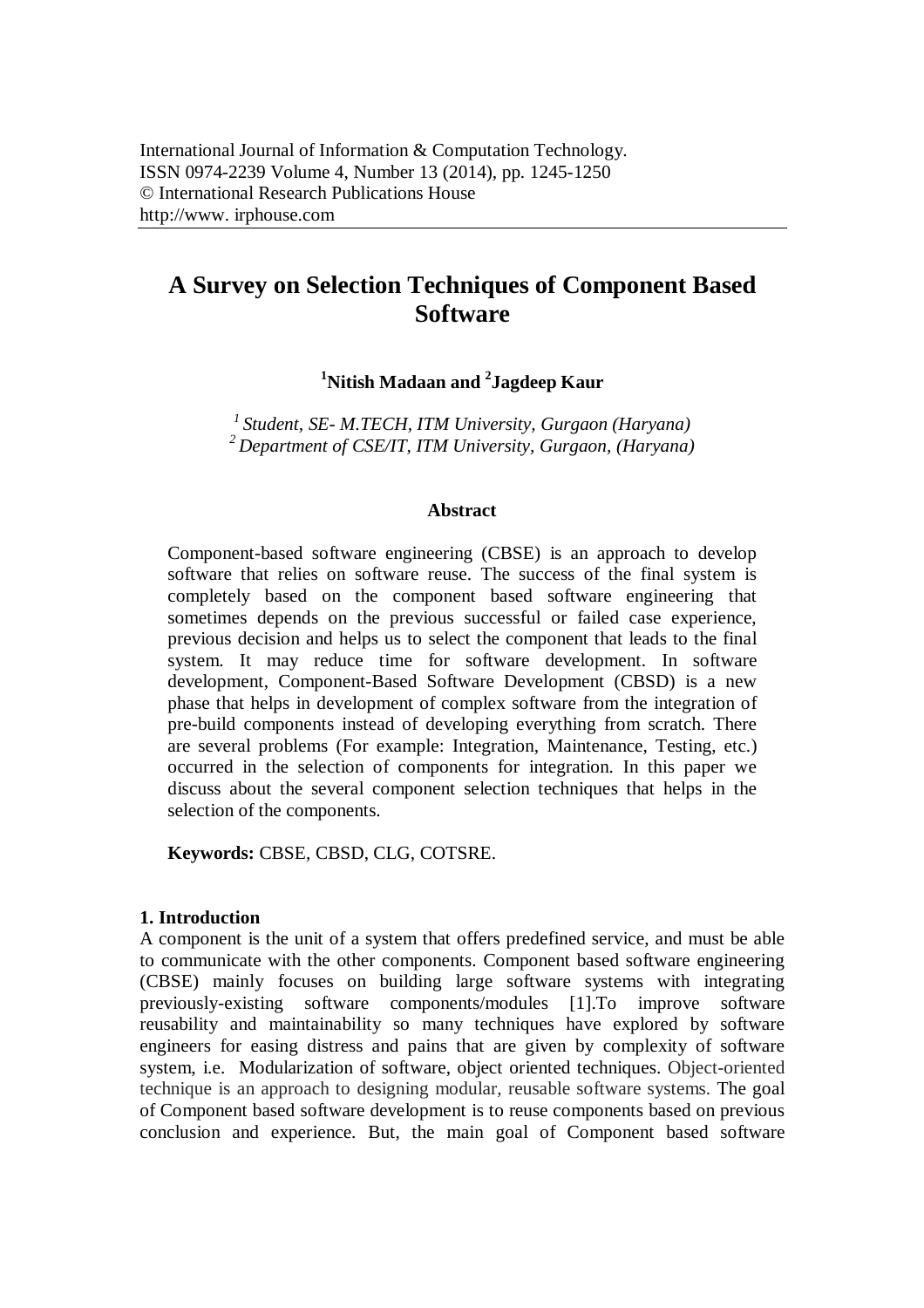development is that it reduces the time for software development [2]. By using previous experience and the knowledge of failure can definitely reduce the overall development time.

Difficulties faced by the developers are not only to overcome the common properties are sufficient, but enable a software developer to make such confidence to select suitable components to be used.

The main problem we find is that how to select the component from the available list of components which satisfy the requirements of the system [3]. In this paper, we describe the component selection techniques that help to select the components which can satisfy the requirements.

#### **2. Cluster Based Selection Process**

The cluster based component selection process, as shown in Fig.1*.* It consists of 3 stages: that is dependency analysis, goal-oriented specification, and cluster analysis [4, 5].The First stage, goal-oriented specification, uses a goal-based requirements elicitation method to specify Component based Selection (CBS) requirements. The CBS requirements are having two levels of abstraction, that is, high-level goals and concrete-level goals, based on the refinement rules defined in. The second stage, dependency analysis, investigates the interaction between concrete-level goals. The third stage, cluster analysis, taking into concern the availability of suitable components and organizes mutually dependent concrete-level goals into clusters and creates consolidated goals. As a result, a selection of candidate components is identified for each consolidated goal. These Stages of the cluster based component selection are discussed in detail in next Sections.



Fig. 1. Cluster Based Component Selection Process Overview.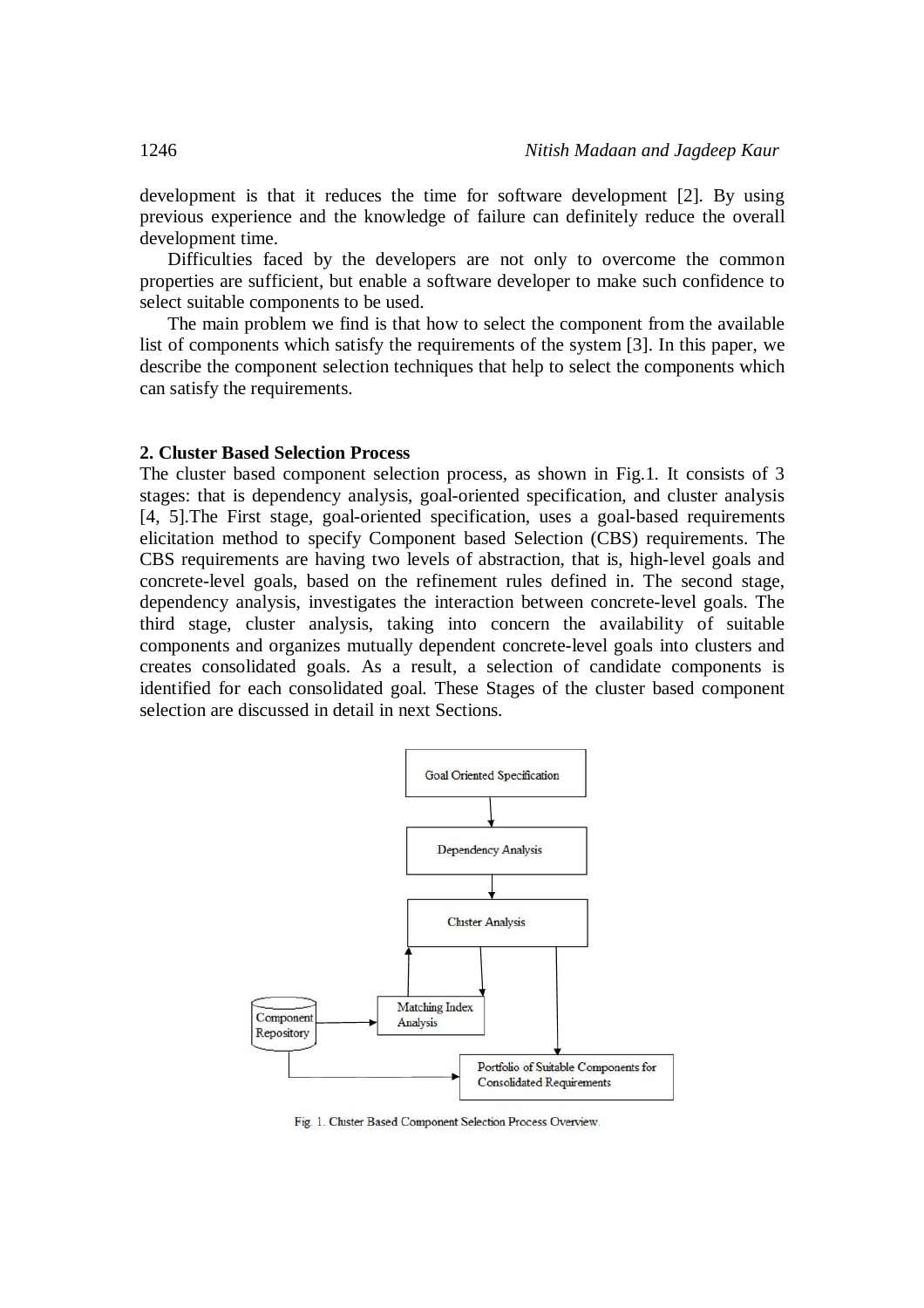#### **2.1 Goal Oriented**

Goal oriented specification in component based software development(CBSD) required a strategy that provides an opportunity for a software developer to shortlist the component that is either fully or moderately provide the preferred functionalities. In this CBS requirement flexibility is mainly essential for the process of component selection as it increases the possibility to find strongly matched components.

#### **2.2 Dependency Analysis**

However, the component selection process needs to consider the dependencies between Concrete Level Goals (CLG). We classify the relationships between these goals into three types of dependencies, i.e., usage, non-functional and threat, as shown in Fig. 2. A signed graph is used to model the dependencies as described in with every node representing a CLG and every edge representing a semantic dependency.

Each edge is assigned a positive or negative weight to show the nature and the strength of the corresponding dependency. In the following, we discuss the semantic dependencies and their graphical representation.



Fig. 2. Semantic Dependency Relationship

#### **2.2.1 Usage Dependency**

Usage dependencies states the usage relation between functional concrete level goals likewise, a concrete level goal require other concrete level goal for the correct implementation. Fig. 2 (a), Illustrate a usage dependency relationship in between two concrete level goals A and B. An edge is used in between two functional concrete level goals with an associated weight to represent graphically the usage dependency.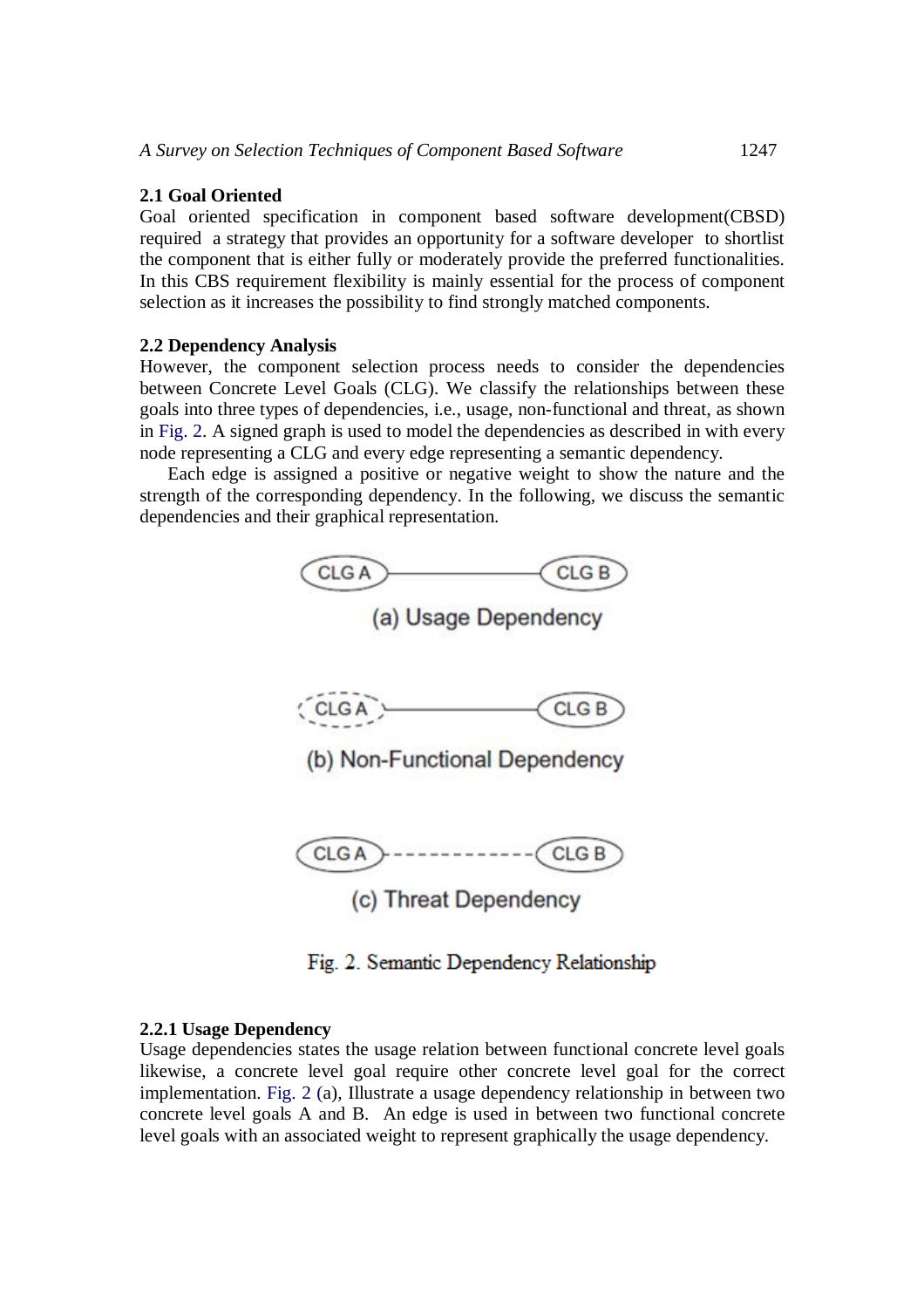# **2.2.2 Non-functional Dependency**

Non-functional dependency is a relationship between a nonfunctional Concrete level and functional concrete level goals. Representation shown in fig. 2(b) of a nonfunctional dependency as an edge between a non-functional concrete level goals and non-functional CLGs is described as a dotted node.

# **2.2.3 Threat Dependency**

Similar to conventional software systems, a Component Based Software helps in terms of optimistic goals. This helps to neglect potential unwanted system risks (for example – security risk) that are undesirable for a Stakeholder. So, some general (common) risks need context precise solution any point in a system. Hence, it is essential to study the risks in between dissimilar concrete level goals. The representation of a treat dependency is shown by a dotted edge in fig.2(c).

# **2.3 Cluster Analysis**

Cluster analysis is having two steps:-

- 1. Formation of Cluster
- 2. Selection of Component based on the index matched of each cluster.

# **2.3.1 Formation of Cluster**

In this step, the goal is to cluster concrete level goals and non functional association. When separating the concrete level goals with risk dependencies.

The formation of cluster helps in combining the concrete level goals within a

cluster which works mutually to achieve the functionality of the component based system.

# **2.3.2 Selection of Component based on the index matched of each cluster**

In this section we represent the measure to check the probability of the best clustering obtained in the above section. For each cluster we can classify a record of candidate components using progressive filtering technique. Each concrete level goal in the cluster is recognized using a keyword and it is use to search all the off the shelf components that can satisfy all the concrete level goals in a cluster.

To match index of cluster CL we define it as:

Total Number Of Components that Satisfying all CLGs in CL

 $M(Cl) =$ 

Total Number Of Components that Satisfying at least one CLGs in CL

In this whenever a clustering of a non functional CLG with the related functional CLG is happened then it acts like as a standard for the selection of the component for the functional CLG. So, both the functional and non functional concrete level goals are necessary to satisfy a cluster. When the size of the cluster is increased then the matching index is decreases. Developer may face the problem because of the low matching index because there is not enough choice of candidate is available to select.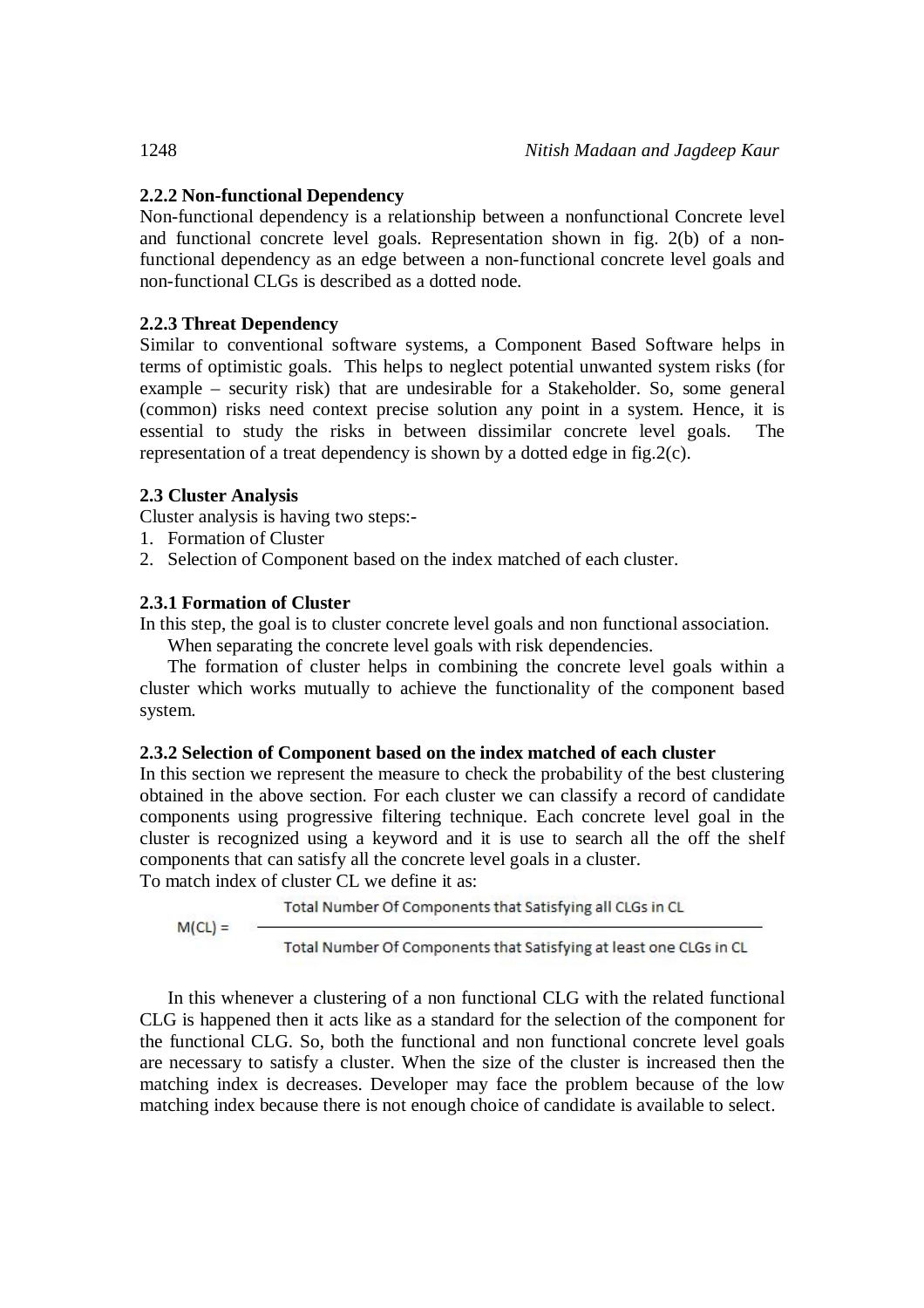# **Research Gap**

There are some gaps that are given below: -

- 1. In Goal Cluster Analysis, during cluster formation only two clusters are formed with positive edges on one side and negative edges on the other side. It can be improved by allowing both types of edges to appear anywhere in the graph.
- 2. In goal oriented specification and model it is assumed that a non functional CLG cannot be associated with more than one function CLG.
- 3. The threat dependencies in Dependency Analysis can be explored further & remedial measures can be thought for these.

# **3. Components Selection Method Based on Requirements Engineering (COTSRE)**

To provide the software development team with design and components to search and verify the requirements that are matched as the requirements given in the software requirement specification document (SRS), there is an approach named "agile", in which the SRS is having the properties that shows the source from where one or more components can be found that are used in future in the software system that is being developed. Here some values are added in the properties that depend on the location of the components (URL, Component Repository, etc.). When the requirements are written in srs document, it may contain some references to components that are used in future [6]. If there is no reference written in the srs document then it means that developer has one and only option to start the project from the scratch. In this, we are having an initial list of the links to the components which does not means that these all the components are the valid components for the current project, we just confirm that by using these components we can achieve the functionality. In the selection of component we must keep in mind that the rest of the linked requirements, especially those non functional requirements that force some type of constraint in the final system (operating system, memory, programming language, etc...). Here for each of the requirement we make a Selection matrix, which contains a column that is used to identify each of the requirements in it, and a row with each of the identified components.

| Component                       |   |   | Requirement   Requirement   Requirement   Requirement |  |
|---------------------------------|---|---|-------------------------------------------------------|--|
|                                 | A |   |                                                       |  |
| Catalyst Internet Mail          | X |   |                                                       |  |
| v4.4                            |   |   |                                                       |  |
| Rebex Mail .NET                 | X | X |                                                       |  |
| v1.0.2537.1                     |   |   |                                                       |  |
| Easy Mail .Net v3.2             |   | X |                                                       |  |
| <b>Active Mail Professional</b> |   |   |                                                       |  |
| v1.4                            |   |   |                                                       |  |

# **Table 1: EXAMPLE OF SELECTION MATRIX**